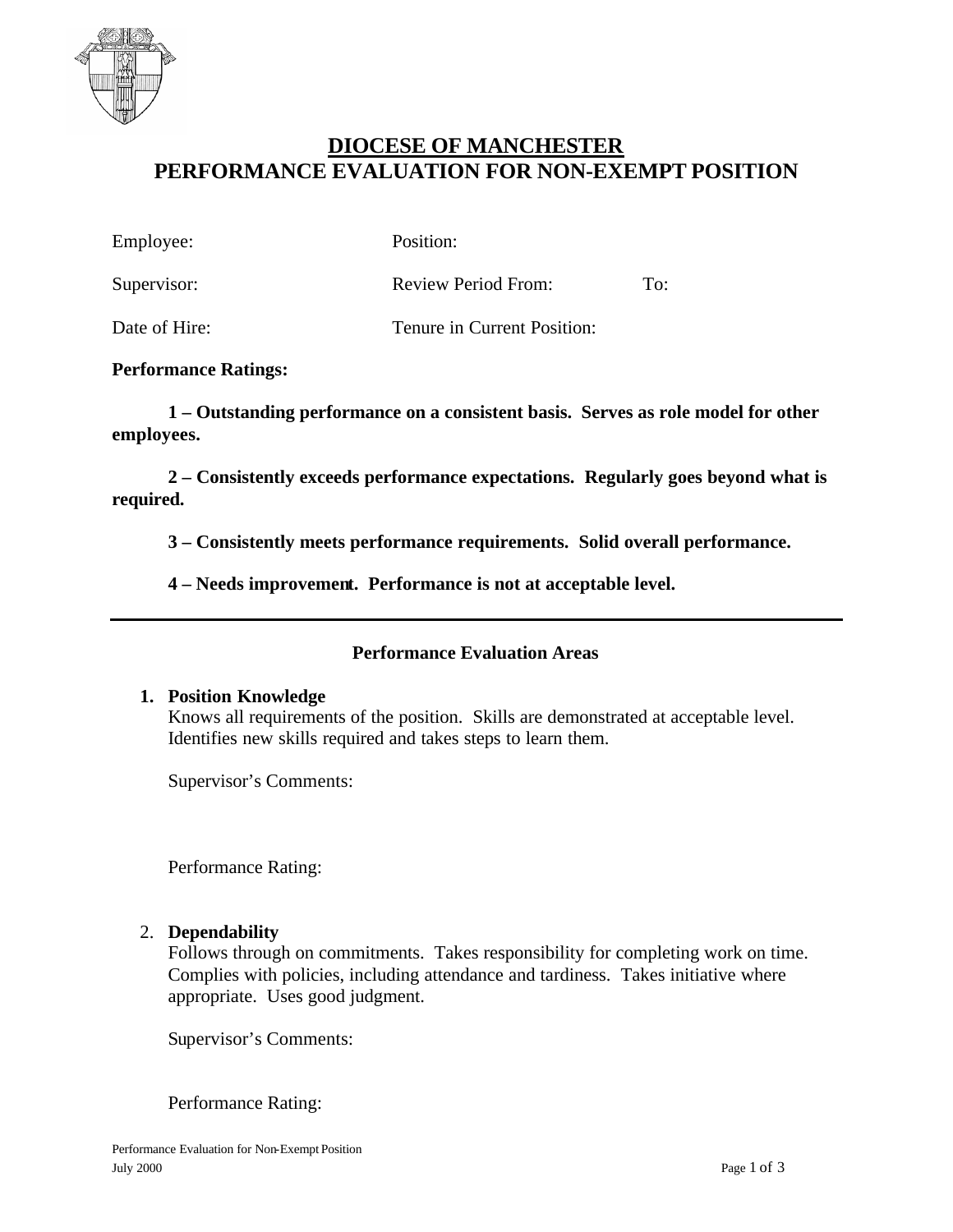## **3. Quality of Work**

Work is accurate and thorough. Requires little direction. Gets work done correctly the first time. Little re-work required.

Supervisor's Comments:

Performance Rating:

## **4. Planning & Organizing**

Makes effective use of time and material resources. Produces acceptable quality of work on a consistent basis. Makes good use of others' time.

Supervisor's Comments:

Performance Rating:

## **5. Teamwork**

Is adaptable and flexible. Responds well to changing priorities, schedules, workloads and new approaches. Volunteers to help others. Demonstrates courteous and professional behavior at all times. Looks for opportunities for improvement.

Supervisor's Comments:

Performance Rating:

## **6. Supports the Mission of the Diocese**

Understands the Mission of the Diocese. Understands the role of his/her position in supporting that Mission. Demonstrates the value of service to co-workers, superiors, visitors, church members.

Supervisor's Comments:

Performance Rating: